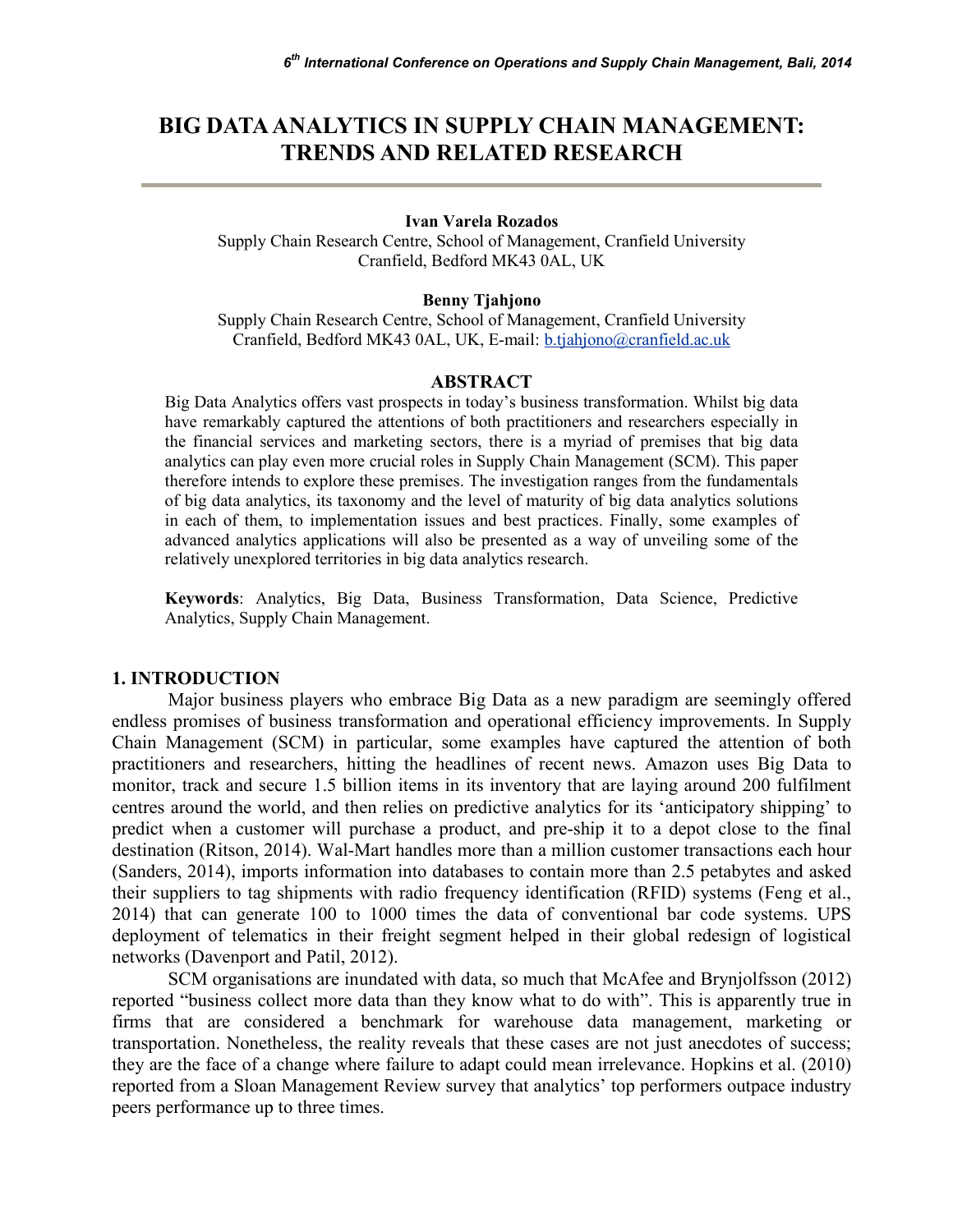While most organisations have high expectations from Big Data Analytics (BDA) in their supply chain, the actual use is limited and many firms struggle to unveil its business value (Pearson et al., 2014). In the pursuit of a change to that situation and a willingness to guide the SCM practice to capitalise BDA, the overall aim of this research is to close the knowledge gap between data science and Supply Chain Management domain, linking the data, technology and functional knowledge in BDA applications across procurement, transportation, warehouse operations and marketing. Specifically, this paper will (1) redefine, by research on previous scientific work, what BDA means in the context of Supply Chain Management, and how it differs and has evolved from previous analytics technologies; (2) develop taxonomy of Big Data within SCM that identifies and classifies the different sources and types of data arising in modern supply chains and (3) suggest some applications of BDA and show the potential high value this technology offers to solve complex SCM challenges.

### **2. RELATED WORK AND KNOWLEDGE GAPS**

BDA in SCM is a heterogeneous topic as it builds upon cross-disciplinary work from various areas. Business challenges rarely show up in the appearance of a perfect data problem (Provost and Fawcett, 2013), and even when data are abundant, practitioners have difficulties to incorporate it into their complex decision making that adds business value (Shah et al., 2012). Hazen et al. (2014) described the field as "new and emergent". Barratt et al. (2014) recognised the need for searching more practical implications of BDA in SCM, and they manifested their intention to attract research projects about BDA for the Council of Supply Chain Management Professionals (CSCMP) 2014 annual conference. Sanders (2014) published the first book combining both SCM theory and Big Data, Big Data Driven Supply Chain Management that provides great insight in the managerial implications of implementing BDA.

The most cited 'call for research' in BDA came from Waller and Fawcett (2013), who highlighted the importance that conducting scientific research in the area where SCM intersects with Big Data and advanced analytics techniques from Operational Research domain could illuminate a "myriad of new opportunities" for both practitioners and academia. They attributed the lack of publications or applications of data science, predictive analytics, and Big Data in the context of SCM, to not fully address the conceptual requirements in integrating domain knowledge with quantitative skills. From the abovementioned evidence, a clear knowledge gap has been identified, and with the intention to bridge the gap, this research has set off.

### **3. RESEARCH METHODOLOGY**

Gimenez (2005) argued that conducting research in SCM through the application of multiple methods assures that variances are trait-related and not method-related, as well as the fact that each methodology is more appropriate for the development of a particular stage of the research. In order to build a definition of BDA and its associated list of themes, the first part of the research was about understanding BDA in its own terms. Like most of the areas close to Big Data, BDA meaning is mainly what people have made of it. The *systematic literature review* transformed a broad spectrum of documentation first into a delimited set of themes, and then into synthesised extracted data. The analysis of the themes structure resulted in a somewhat exhaustive description of its features, specifically in the SCM context and produced a solid base of knowledge and substantive justification on which to build subsequent phases of the research.

The inclusion of the *case study* in this work was to maintain practicality at the core. Case studies investigated simultaneous BDA examples, typically in emerging practices, thus being a successful way of including the latest trends detected in the industry. Both business cases from the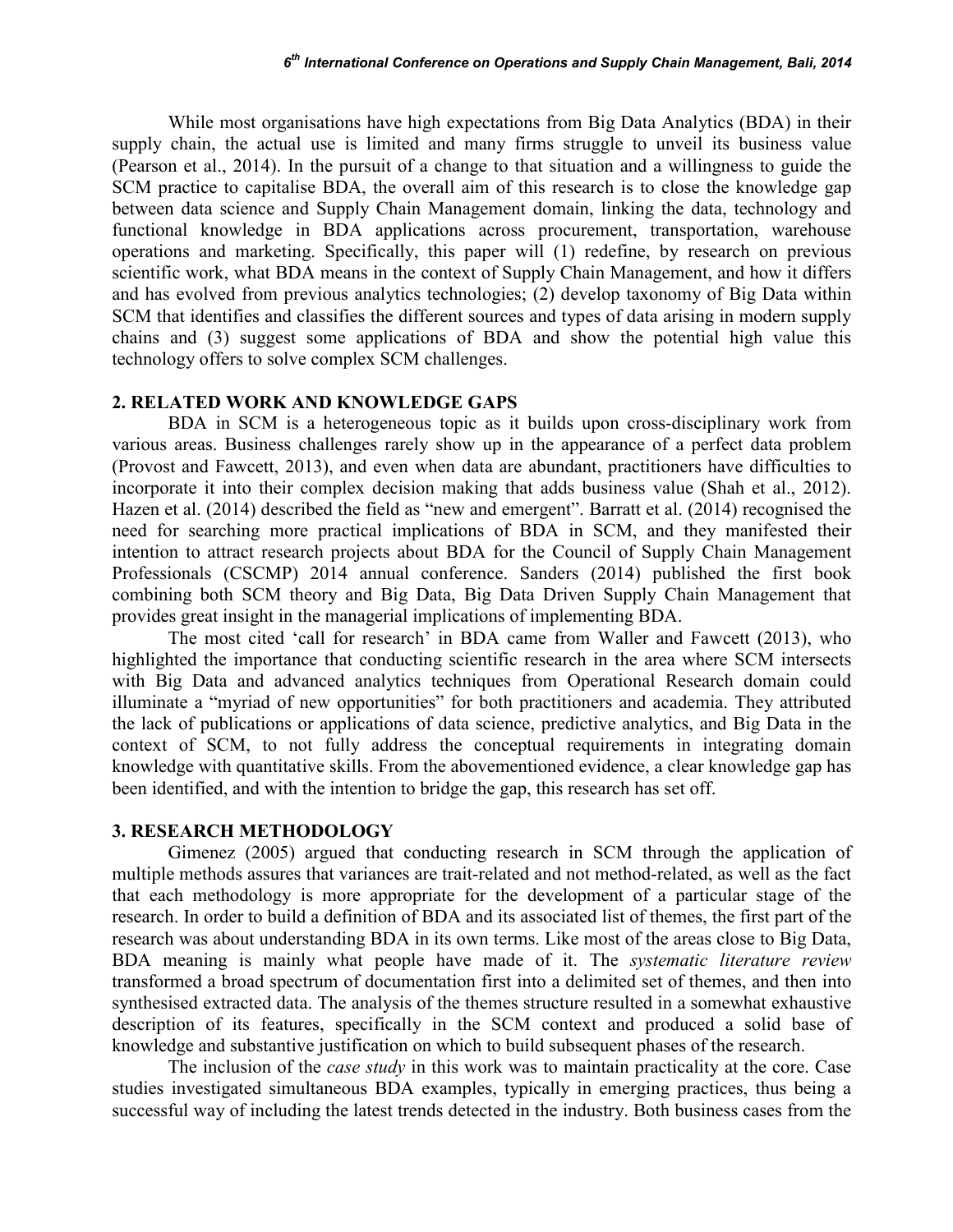literature as well as those reported through semi-structured interviews with consultants at a major consulting company in the UK were used. The combined systematic literature review and case studies was used to create a toolset that is based on academic sources as well as practical experience and that was helpful and useful to use.

### **4. SYSTEMATIC REVIEW ON BIG DATA ANALYTICS**

The identified lack of results from previous peer-review published work brought numerous questions to a field not yet formally covered. Closing some of this research gaps drove the following review question: "*What are the definition and the thematic domains of BDA in SCM context, and how they apply to Big Data sources in modern supply chains*?" This question should help ensure a comprehensive review, but it would not necessarily lead to the direct research findings.

The search strategy was developed by first identifying the relevant data sources. An extensive selection of databases was selected as a way of having access to a diverse range of publications (e.g. journal articles, conference proceedings, dissertations, theses, books, magazine articles, newspaper articles and trade journals). Databases such as EBSCO, Emerald and Scopus were searched. This process was complemented with an Internet search to retrieve additional materials, e.g. white papers. Keywords identified were directly associated with BDA (e.g. Big Data Analytics, Big Data, analytics, advanced analytics, predictive analytics, data science, Supply Chain Analytics, etc.). These keywords were then combined with terms such as "Supply Chain Management" or "SCM" in order to ensure their relevance to this study. Depending on the database, the search field for the strings was also adopted (Title, Abstract, Keywords, etc.).

The search process was iterative in nature. Once the articles were collected, the abstracts and keywords were used as a preliminary filter, and those articles not relevant to the review were removed from the list. There were 129 items proposed for review in their full content, including journal articles, books and other reports. The journals reviewed are for instance Big Data, International Journal of Logistics Management, Harvard Business Review, Journal of Business Logistics, Supply Chain Management Review, Supply Chain Quarterly etc.

By carefully revising each item, a collection of 11 themes that aggregated research contents was built. Then each document was indexed with a score in all the 11 themes depending on its incidence (whether that piece of work had a topic focus, detailed discussion or reference to the BDA theme, as well as a clear context in SCM). The documents whose total index was low, i.e. those who only refer to one of the topics to a low degree or have very little to do with SCM, were removed. This criterion was cross-validated, so items not contextualised in SCM but are otherwise contributors to important concepts in BDA, were still included. This process concluded in 85 papers, and subsequent cross-checking of references increased the list to 87.

### **4.1 Information flows in SCM: An Extended Supply Chain**

Supply Chain Management is defined by Christopher (2011) as the management, across and within a network of upstream and downstream organisations, of both relationships and flows of material, information and resources. For centuries, information of the goods that were stored and shipped was transported with the goods themselves in the form of physical documents, but actual supply chains have little resemblance with that. Our interest in the extended supply chain considers a model where technologies, such as BDA, synchronise SCM by driving a separate flow of information (Edwards et al., 2001) that enables organisations to capture, process, analyse, store and exchange data about their operations (Smith et al., 2007).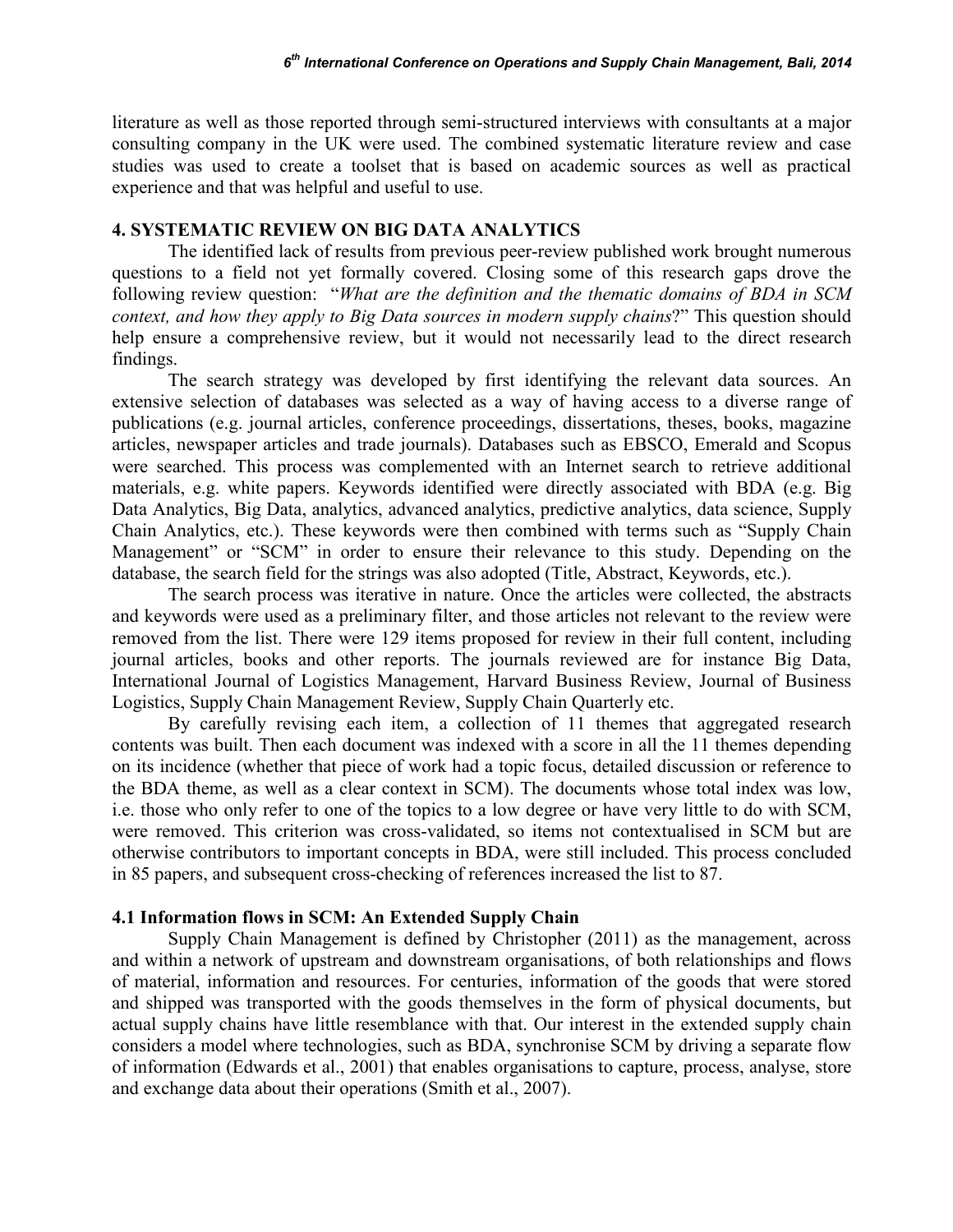An extended supply chain is a multi-echelon system that connects organisations allowing collaboration and integration, as competition between supply chains is perceived to be more intense than individual firms (Antai and Olson, 2013). The long list of IT systems that have been used for this purpose before included Electronic Data Interchange (EDI), Vendor Managed Inventory (VMI), Efficient Consumer Response (ECR), Collaborative Planning Forecasting and Replenishment (CPFR), Collaborative Planning System (CPS), Sales Force Automation (SFA), Point Of Sale data (POS) or Customer Service Manager (CSM) (Barrat and Oke, 2007). Amongst the phases of the SCM information flow (capture, process, analyse, store and exchange), BDA specifically focus on the analysis. Tools that facilitate analysis of SCM data are englobed in the "Analytics" domain.

## **4.2 Advanced analytics**

Advanced analytics is defined as the scientific process of transforming data into insight for making better decisions. As a formal discipline, advanced analytics have grown under the Operational Research domain. There are some fields that have considerable overlap with analytics, and also different accepted classifications for the types of analytics (Chae et al., 2014). Lustig et al. (2010) proposed a classification of advanced analytics in three main sub-types.

## **4.2.1 Descriptive analytics**

These are the data analysis made to describe a past business situation in a way that trends, patterns and exceptions become apparent. The first level of analytics explores what has occurred as a way to gain insight for better approaching the future, usually trying to answer the question of "what happened". Some of the techniques that are included in this group, as detailed in Zeng et al. (2011), include:

- Standard reporting and dashboards: Off-the-shelf packages, executing queries internally implemented.
- Ad-hoc reporting: Queries customised by the final user on the interface of the package.
- Query drilldown (OLAP): A first level of data mining that allows obtaining complex information from databases by aggregating multidimensional structures such as information cubes, where the data can be interrogated from different variables perspective.
- Alerts: Developed on any of the previously cited groups by aggregating a rule-based mechanism that generates a "lead" to the user when a certain variable of interest or other measures cross a baseline value.
- Visualisation: Data into visual forms in order to enhance facts and patterns that may not be easy or feasible at all to identify in other formats.

## **4.2.2 Predictive analytics**

Predictive analytics (PA) analyses real time and historical data to make predictions in the form of probabilities about future events. They encompass technology able to learn from data (Siegel, 2013), based on the machine learning techniques and other computational algorithms of data mining. Predictive analytics are typically algorithmic-based techniques that include (but are not limited to):

- Time series methods and advanced forecasting, vastly used in SCM for marketing measures such as predicting sales or safety stocks. Models have evolved from basic ones, e.g. Holt-Winters to ARIMA or ARMA.
- Supervised learning, which includes Regression (linear and logistic), statistical algorithms such as Discriminant Analysis, k-NN, Naïve Bayes (NB) and Bayes Networks (BN);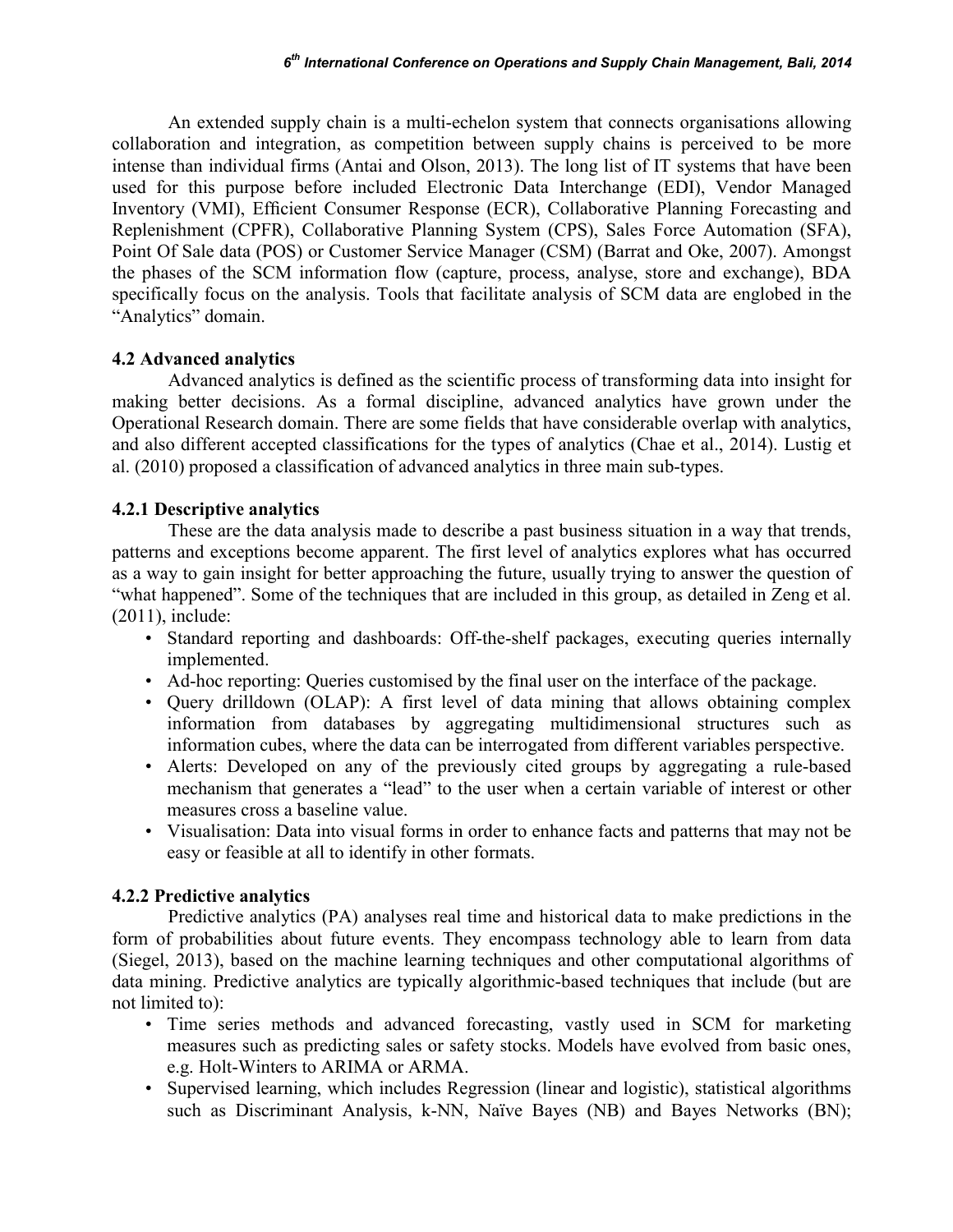Decision trees, CART and Random Forests that use a hierarchical sequential structure; Kernel methods: Support Vector Machines (SVM, LS-SVM) and Neural networks/multilayer perceptron

- Clustering, the most extended unsupervised learning technique that includes hierarchical, k-means and density based models.
- Dimensionality reduction, such as t-distributed stochastic neighbour embedding.

## **4.2.3 Prescriptive analytics**

Prescriptive analytics use predictions based on data to inform and suggest proposed sets of actions that can serve to take advantage or to avoid on a particular outcome. They also include the study of addressing variability on the expected outcomes by what/if scenario analysis or game theory. Prescriptive analytics are mainly associated with optimisation and simulation, and have special relevance in contexts of uncertainty (i.e. where deterministic algorithms are infeasible) relying on stochastic computational programming of random variables (e.g. Monte Carlo).

## **4.3 Definitions of BDA in SCM**

BDA is the union of two disciplines intrinsically linked: Big Data and advanced analytics. Formally there is no single definition adopted for the term Big Data, a buzzword not yet attributed to any particular author, and that even shows some fight between its claimers (Lohr, 2013) but on a review by Ward and Barker (2013), Laney (2001) proposed a magnitude data framework that explained an explosion in data based on the "3 Vs":

- *Volume*: The volume of the Big Data datasets becomes a more relevant factor as it is beyond the capacity of traditional database management. For example, Intel considers that organisations creating approximately 300 terabytes of data weekly are in the group of Big Data volume generators.
- *Velocity*: Data is now created at higher speed than ever. According to IBM, "every day 2.5" quintillion bytes of data are created, so much that 90% of the data in the world today has been created in the last two years alone". Velocity is also referred to as the transmission of data moving from batch processing to real time operation.
- *Variety*: Big Data can be in many different formats. Until now, structured data was the normal standard for data storage in most organisations, using relational databases managed by languages such as SQL. Now semi-structured data like XML and mostly unstructured data in any type that has not table fields could include digital information not "tagged" such as video, free form text or images.

Manyika et al. (2011) reflected their vision of Big Data as "the next frontier for innovation, competition, and productivity". Their definition of Big Data is associated with high computer power requirements: "Big data refers to datasets whose size is beyond the ability of typical database software tools to capture, store, manage, and analyse". The application of advanced analytics in SCM derived in the appearance of Supply Chain Analytics, a subset of technologies part of the extended supply chain and the precedent of what BDA is considered today in SCM. Early Supply Chain Analytics resembled OLAP tools that support multidimensional analysis of data from transactional databases, allowing for summarisation, consolidation and multiperspective data view, enabling to measure, monitor, forecast and manage data on SCM business processes (Smith, 2000).

The focus on better business process has led some authors such as Grimes (2000) to identify Supply Chain Analytics as a business process reengineering enabler. Marabotti (2003)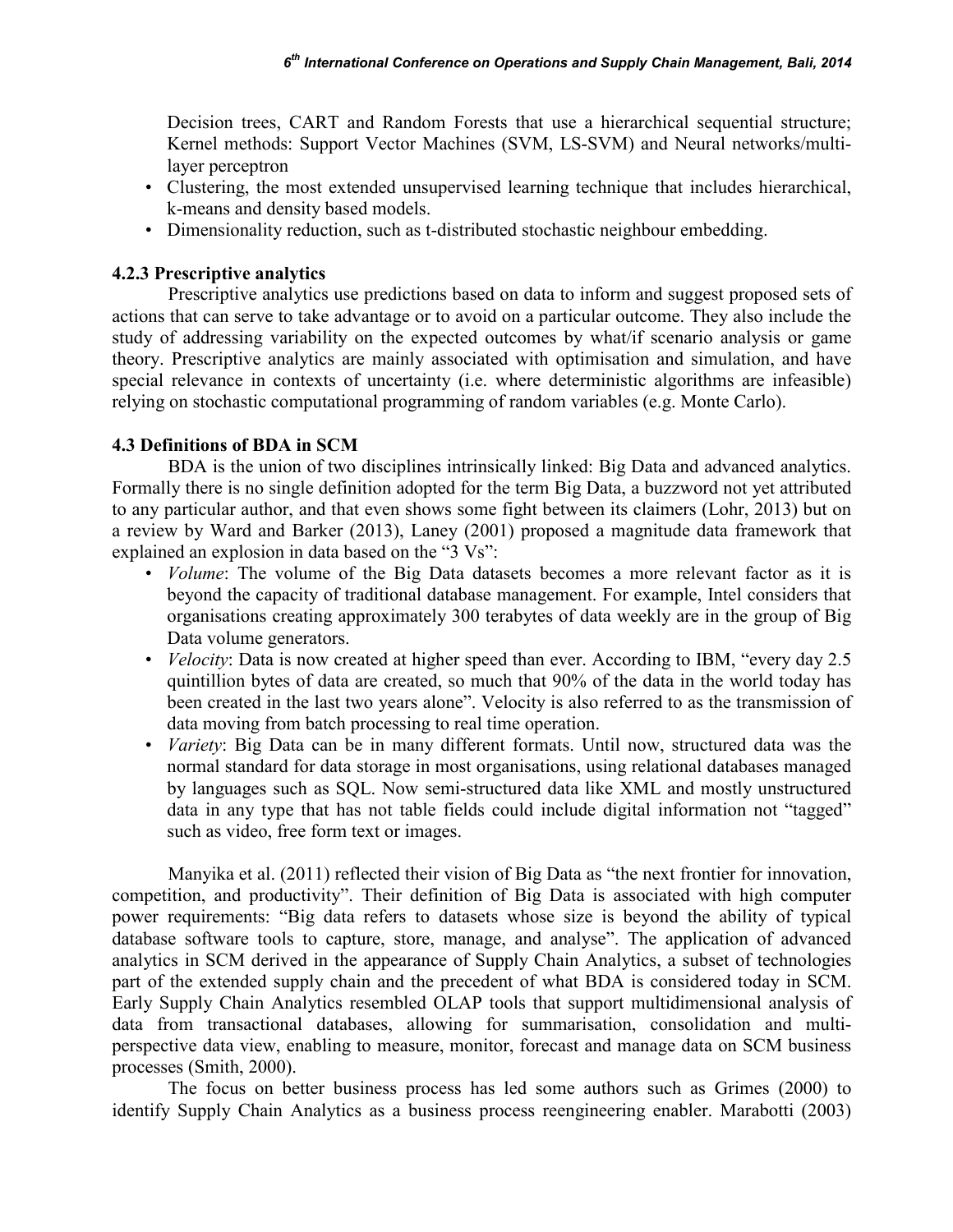added the fact that the analytics information must be presented and extracted in a way that supported the final user. The evolution of Business Intelligence (BI) enabled wider possibilities of data integration, and Supply Chain Analytics targeted enhanced visibility across the whole supply chain (Sahay and Ranjan, 2008). Also, processing velocity made the use of data mining intelligent methods to extract more complex patterns much more accessible, as well as to update information in real time, so the patterns responded not only to past but to current business situations.

Pearson (2011b) made a shift in the definition referring to the fact that the purpose of the analysis should be "forward-looking", and also assessing the impact on "prospective" decisions. O'Dwyer and Renner (2011) synthesised this shift, already evolving to the term Advanced Supply Chain Analytics, describing a new paradigm where models have to be proactive to data instead of reactive. Waller and Fawcett (2013), reaffirmed the need for including domain knowledge in the use of analytics. Sanders (2014) offered a generic definition of BDA without specifically tailoring it for SCM. The evolution of definitions of Analytics in SCM is summarised in Table 1.

| <b>Author</b>     | <b>Definition of SCM Analytics</b>                                                                 |  |  |  |
|-------------------|----------------------------------------------------------------------------------------------------|--|--|--|
| Smith (2000)      | "Supply chain analytics is the process by which individuals, organizational units, and companies   |  |  |  |
|                   | leverage supply chain information through the ability to measure, monitor, forecast and manage     |  |  |  |
|                   | supply chain related business process."                                                            |  |  |  |
| Marabotti (2003)  | "Supply chain analytics is the process of extracting and presenting supply chain information to    |  |  |  |
|                   | provide measurement, monitoring, forecasting and management of the chain.                          |  |  |  |
| Sahay and Ranjan  | "Supply chain analytics provides a broad view of an entire supply chain to reveal full product and |  |  |  |
| (2008)            | component. Supply chain analytics provides a single view across supply chain and includes pre-     |  |  |  |
|                   | packaged KPI, analytics."                                                                          |  |  |  |
| Pearson $(2011b)$ | "Supply Chain Analytics is [] using quantitative methods to derive forward-looking insights        |  |  |  |
|                   | from data in order to gain a deeper understanding of what is happening upstream and                |  |  |  |
|                   | downstream, being as a result able to assess the operational impacts of prospective supply chain   |  |  |  |
|                   | decisions."                                                                                        |  |  |  |
| O'Dwyer and       | "Advanced supply chain analytics represents an operational shift away from management models       |  |  |  |
| Renner (2011)     | built on responding to data. Advanced supply chain analytics can help supply chain professionals   |  |  |  |
|                   | analyze increasingly larger sets of data using proven analytical and mathematical techniques".     |  |  |  |
| Waller and        | "SCM data science is the application of quantitative and qualitative methods from a variety of     |  |  |  |
| Fawcett $(2013)$  | disciplines in combination with SCM theory to solve relevant SCM problems and predict              |  |  |  |
|                   | outcomes, taking into account data quality and availability issues."                               |  |  |  |
| Sanders (2014)    | "Analytics is applying math and statistics to these large quantities of data. [] big data without  |  |  |  |
|                   | analytics is just lots of data, Analytics without big data is simply mathematical and statistical  |  |  |  |
|                   | tools and applications."                                                                           |  |  |  |

**Table 1**. Definitions of analytics in Supply Chain Management

So far, the concept of Supply Chain Analytics does not appear to cover the interaction with Big Data technologies until very recently. This situation is identified as a lag between the emergence of new BDA technologies and their accepted use in SCM. BDA is the natural evolution of data analysis in SCM. The lack of previous attempts to conceptualise this phenomenon has led us to propose the following definition that converged the general concepts above and closed the research question of the systematic review.

**Finding 1**: SCM Big Data Analytics is the process of applying advanced analytics techniques in combination with SCM theory to datasets whose volume, velocity or variety require information technology tools from the Big Data technology stack; leveraging supply chain professionals with the ability to continually sense and respond to SCM relevant problems by providing accurate and timely business insights.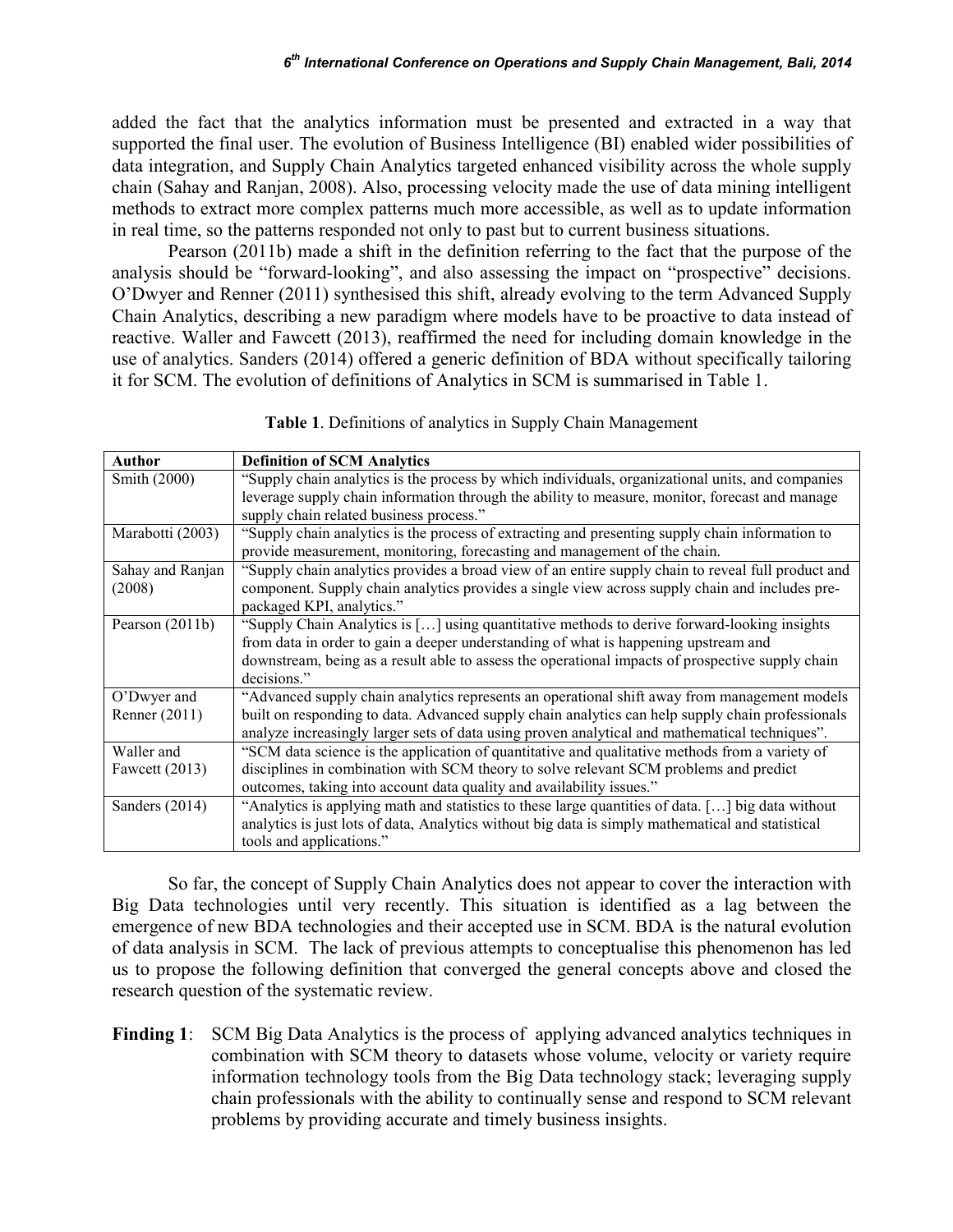#### **5. BIG DATA DRIVEN SUPPLY CHAIN MANAGEMENT**

In this section, current trends in the generation of Big Data in SCM are analysed. Our understanding of the supply chain revolves around four main activities: *buy*, *sell*, *move* and *store*; associated with four main SCM levers: *procurement*, *marketing*, *transportation* and *warehouse* operations. The identified data sources that may be considered for decision-making purposes in each of that SCM levers are classified in the *taxonomy* according to their features in the 3 Vs framework.

#### **5.1. SCM Big Data and the 3 Vs**

A full identification of data sources used in the business cases and guidelines/methods for successful implementation obtained from the systematic review produced a list of 52 mainstream sources of Big Data across the supply chain. Each of the sources was reported in one or more of the SCM four levers, with a level of incidence from 0 (does not appear in that lever) to 4 (core for processes at that lever). In the same way, each data source was classified according to its reported volume and velocity in a 0-4 scale. Variety was described in a 3-level classification: Structured, Semi-Structured or Unstructured. Although these three subcategories are statistically dependent in the scores of a given data source, in order to facilitate analysis of some patterns of interest later discussed, they are reported separately.

Figure 1 shows the average volume and velocity versus the variety of the data sources in a model such as  $E(Y | X) = f(X, \beta)$  with *Y*=0.5*(Volume+Velocity)* and *X*=*Variety*.



**Figure 1**. SCM Data Volume and Velocity vs. Variety

Each of the three shaded areas includes data sources that fall between core transactional data, internal systems data or others, respectively. The frontier of all three areas has a much wider horizon when moving along the variety of formats (horizontally) than on the other two dimensions (vertically). If the model *E* above is a linear regression, all parameters in vector  $\beta$  are strictly positive. In practical means, that fact relates to a positive correlation between larger volumes and velocity of information in unstructured formats. This proposition is supported by many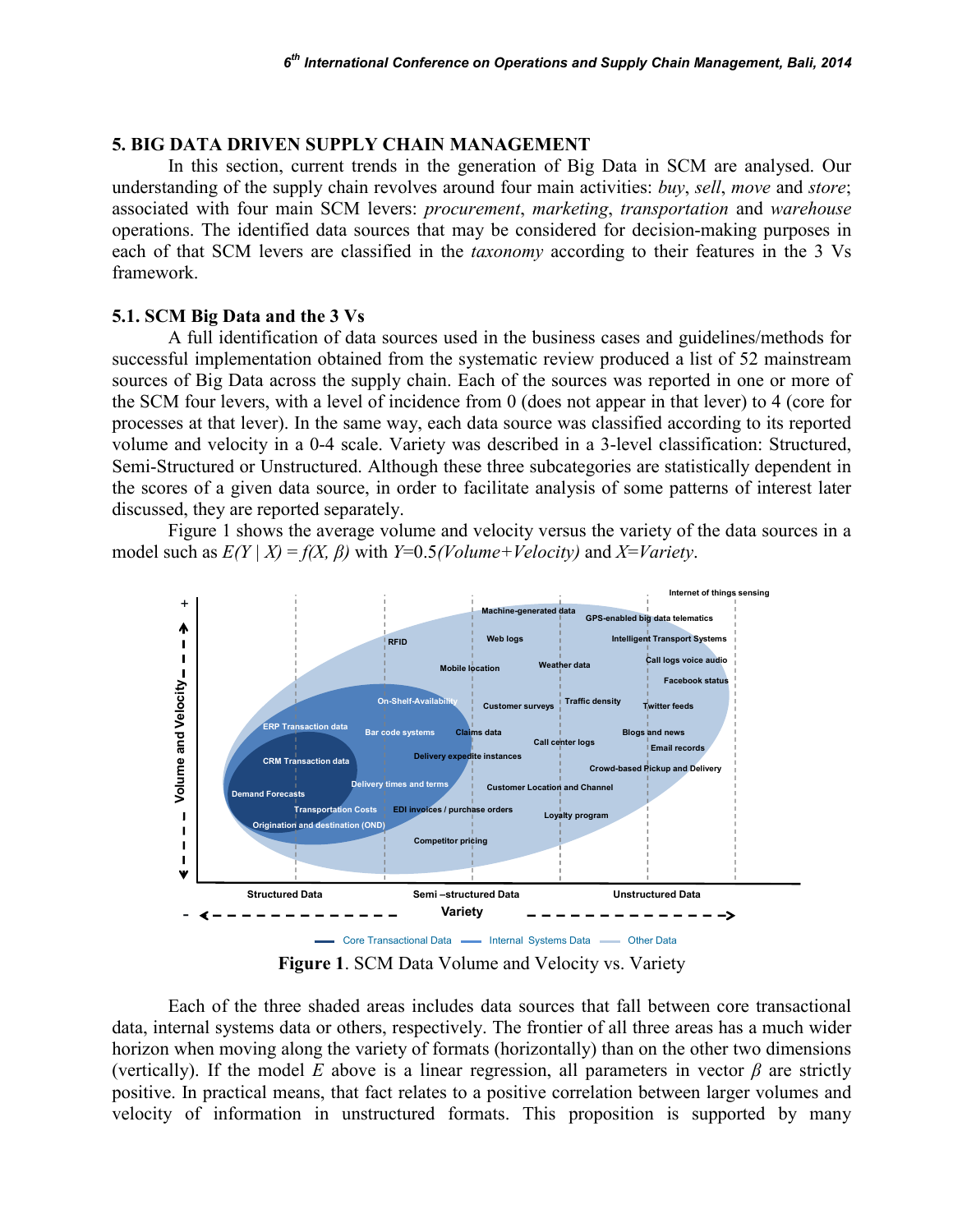practitioners and academia, and although there is no previous conclusive quantitative analysis, it is considered as rule of thumb that 80% of usable business information is unstructured (Roberts, 2010).

Validation of that trend in SCM has clear implications in the approach to data management for BDA. Although transactional data in relational databases from different systems such as ERP, CRM or SRM remain as the core of internal information and have relative high volumes, they are relatively a small fraction of the total data sources available for use (8 out of 52 in the taxonomy).

Following an observation of high concentration of points at the top right, most of the customer interface data platforms are in this high volume/unstructured region: social media, online surveys or mobile location devices. Email data is another example. Massively employed nowadays as the first communication and information tool, email is rarely used for analysis, when it certainly provides unstructured feedback about experiences with clients or suppliers (Ordenes et al., 2014).

**Finding 2**: SCM Big Data sources are commonly generated in unstructured formats that are difficult to analyse with traditional IT tools. Whilst data management has focused on expanding velocity and volume capabilities for transactional data, the number of core transactional data sources is relatively small. There is an asymmetry in SCM data sources between the relatively smaller variations of volume and speed versus the larger ones in data variety, and a positive correlation between the unstructured formats and high volume/velocity.

## **5.2 Four levers in the Big Data Driven Supply Chain**

BDA can work across all SCM levers, conveying information from one area to another but the aggregation requires accuracy, timeliness, consistency and completeness (Hazen et al., 2014). For instance, marketing captures and tracks demand through Point of Sale (PoS) data, transportation creates records from GPS transponders, RFID data identifies stored goods and electronic data interchange sends automatic buying orders.

*Marketing* has transformed customer knowledge into an agile system that sends large amount of information flowing upstream in the chain (Jüttner et al., 2010). Intimacy with customers can be achieved through increasingly more sophisticated methods of analysing customer data, and at this lever, data sources that include social media, mobile apps, or loyalty programmes can be found; all of them are the enablers for the *sentiment analysis*. Similarly, recording omnichannel sales information can be facilitated by the electronic and cloud PoS, and by machine generated data that record transactions. Butner (2008) stated that customer inputs need to be better aligned to SCM systems, and that supply chain managers have a tendency to focus more on their suppliers than their customers, but for our interest, he also reflected that technology has made it more feasible than ever to access and understand customer data, as Big Data enables sensing of social behaviour (Shmueli et al., 2014).

*Procurement* deals with the relationships at the upstream supply chain. Data complexities on this side might arise from globalised purchasing strategies with thousands of transactions. In this lever, a strong connection with internal finance reporting led to adopt measures on spend visibility data, to achieve granular levels on aggregated procurement patterns. Nevertheless, according to Ainsworth (2014), data on external expenditure, which can be more than 50% of a company's cost, are "often backward looking, often inconsistently categorised and not integrated with internal costs". A subgroup of data that is still to be fully integrated and appears in the taxonomy as semi-structured are the business documents (purchase orders, shipping notices, invoices) sent through the EDI. Still et al. (2011) concluded that the procurement needs to activate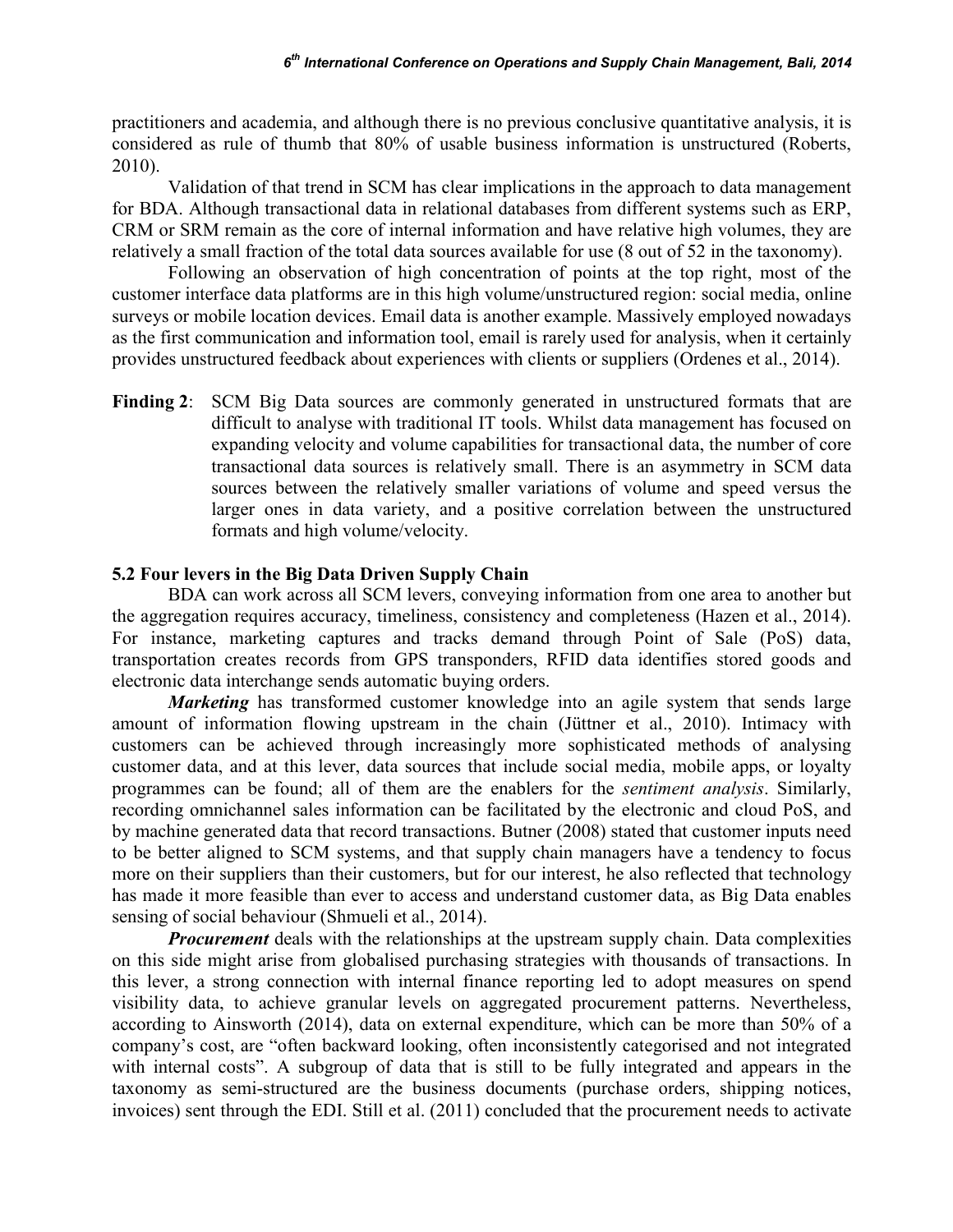the data sources not only for spending data management process, but also for the entire procurement function.

*Warehouse* management (particularly inventory management) has been radically changed by modern identification systems after successful introduction of RFID. Within this group, the largest clusters of data are related to an automated sensing capability, especially as the Internet of Things and extended sensors, connectivity and intelligence to material handling and packaging systems applications evolved. Position sensors for on-shelf availability share space with traditionally SKU levels and BOMs.

*Transportation* analysis applying Operational Research models has been widely used for location, network design or vehicle routing using origin and destination (OND), logistics network topology or transportation costs as "static" data, as described by Crainic and Laporte (1997). New alternatives to manage and coordinate in real time using operational data rely on mobile and direct sensing over shipments that are integrated into in-transit inventory, estimated lead times based on traffic conditions, weather variables, real time marginal cost for different channels, intelligent transportation systems or crowd-based delivery networks among sources of Big Data. A detailed analysis of the 3 Vs in transportation data revealed to be the lever with proportionally higher speeds in data transition.

### **5.3 Data integration for BDA in SCM**

Figure 2 shows a Kamada-Kawai network, the distance forces between the 52 data sources and each of the four SCM levers. Those data sources that are linked to only one lever appear in the periphery of the visualisation, whereas those who are equally associated with the whole supply chain appear in the core (e.g. 34-Machine generated data, reveals association with the 4 levers, whereas 30-Invoice data reveals association only with Procurement and Transportation).



**Figure 2**. Kamada-Kawai Network of the identified Big Data sources across SCM

Most data sources appearing in the periphery, with a high level of symmetry, suggest large data sets with incidence only on one of the four SCM functions, or at least with a much stronger association with one of the four, rather than being utilised across the whole SCM enterprise. There are a number of data sources that can be grouped together, e.g. location information (Clusters 55,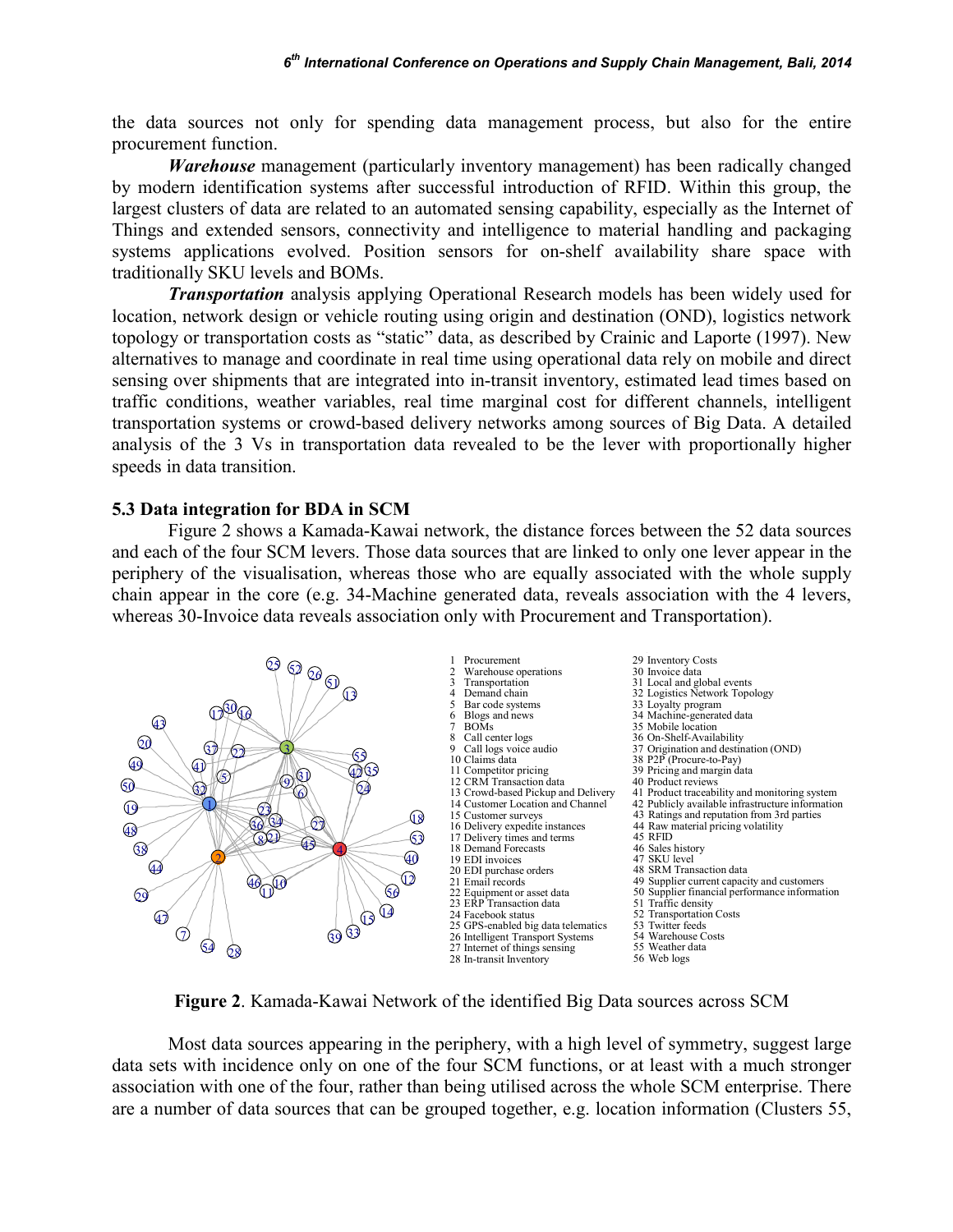42, 35, 24) between marketing and transportation, or data from shipment orders (Clusters 17, 30, 16) between procurement and transportation; but most sources are hosted by a single domain.

In a more favourable scenario, not necessarily all sources would need to share the same degree of incidence across the whole SCM, as certainly all kinds of data have a particular area where they are more useful, but the prevalence of many datasets anchored to only one area (52%), the fact that in most of that cases the area is the same as where the data was first generated, and the belief that among then a large fraction would add value in other areas, makes us suspect of systemic data silos.

This generates a barrier for BDA implementation due to the emphasised importance of aggregated layers of data from multiple sources in order to enhance the predictive capabilities of such models. As an example, a procurement department that has managerial incentives to apply a BDA model that monitors raw material pricing (44) in order to predict the best moment to buy at a low in the market. If they do not include in their model in-transit inventory (28) or inventory costs (29) associated with the final products using the raw materials (which is information hosted at the warehouse operations lever in our model and not at procurement), then obtaining more raw materials when there is enough final products in stock, even at low prices, could be suboptimal for the company by creating higher inventories and pushing costs downstream.

Research by Dell'Anno and Dukatz (2014) found out that leveraging many different data sources unlock value by fostering data connections and gaining actionable insights quickly. Addressing key challenges on "movement, processing and interactivity" of the data would help organisations achieving the modern data supply chain. Daugherty et al. (2014) reported that only 1 out of 5 organisations integrate their data across the enterprise.. In order to improve this situation they presented a model of data intelligent transportation throughout the organisation that could help breaking down data silos, usually built and owned by a single department, and enable data to flow freely for the benefit of the whole organisation.

**Finding 3**: SCM Big Data are made up of large information silos distributed among business functions and external sources, largely not interconnected, and therefore do not provide an end-to-end visibility of SCM. As a basis for BDA models generating accurate insights valuable to the organisation as a whole, and not only to single processes or sub-functions, most organisations must strive to make disparate data sources accessible by aggregating their data into a single point of access.

### **6. SOME APPLICATIONS OF BIG DATA ANALYTICS IN SCM**

This section intends to provide some assistance to practitioners to understand where they could begin to incorporate Big Data Analytics across their supply chains, allowing them to potentially solve complex problems relevant for SCM. Table 2 briefly summarises some practical applications on how BDA can transform particular areas of  $SCM<sup>1</sup>$ .

 $<sup>1</sup>$  A fuller list can be provided upon request</sup>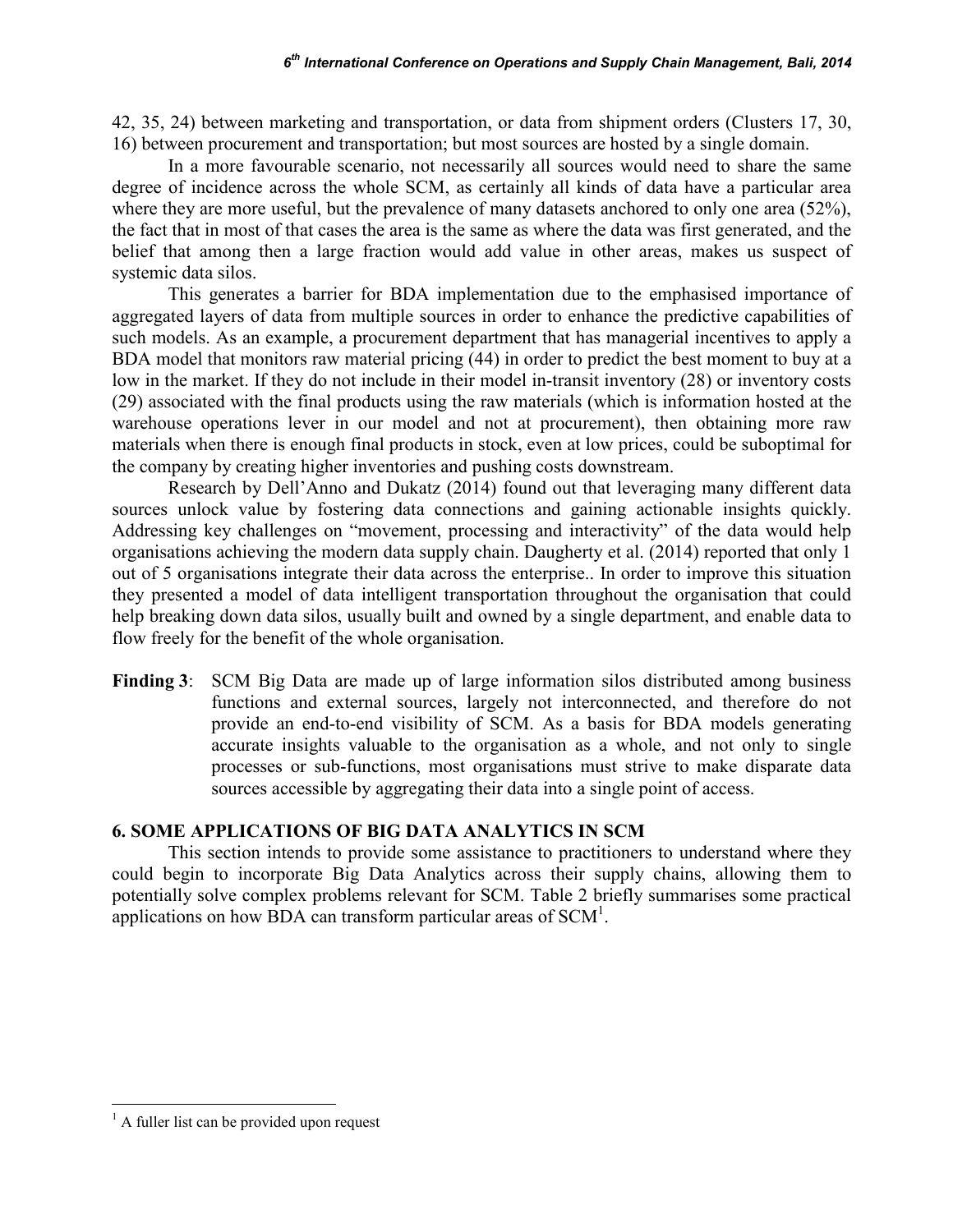| <b>SCM</b> lever        | <b>Functional</b><br>problem                     | Type of data                                                                                                                                         | <b>BDA</b> techniques<br><b>BDA</b> proposed solution                                                                                                                                                                                                                                                                                                                                                                                                                                                                               |
|-------------------------|--------------------------------------------------|------------------------------------------------------------------------------------------------------------------------------------------------------|-------------------------------------------------------------------------------------------------------------------------------------------------------------------------------------------------------------------------------------------------------------------------------------------------------------------------------------------------------------------------------------------------------------------------------------------------------------------------------------------------------------------------------------|
| Marketing               | Sentiment<br>analysis of<br>demand new<br>trends | Blogs and news,<br>feeds, ratings and<br>reputation from 3rd<br>parties, web logs,<br>loyalty programs, call<br>centres records.<br>customer surveys | 1. Create lexicons from training datasets that<br>Natural language<br>identify key terms that relate to the demand<br>processing<br>Text mining with R tm<br>of a product.<br>2. Integrate all data sources that relate to a<br>package: (Corpus,<br>product into a unified text corpus.<br>term-document matrix)<br>3. Use supervised learning algorithms to<br>Logistic regression,<br>predict sentiment scores of the corpus' term<br>random forests, CART,<br>document matrix based on training datasets.<br>Naïve Bayes, k-NN; |
| Procurement             | Informing<br>supplier<br>negotiations            | <b>SRM</b> Transaction<br>data, Supplier current<br>capacity & top<br>customers, supplier<br>financial performance<br>information                    | Suitable supervised<br>Capture performance requirements for<br>procurement contracts (SLA or other quality<br>learning algorithms,<br>measures).<br>expert systems<br>2. Require or publicly capture data regarding<br>modelling<br>previous transactions of the supplier with<br>other third parties in similar characteristics<br>(delivery locations, lead times).                                                                                                                                                               |
| Warehouse<br>Operations | Warranty<br>Analytics                            | Internet of things<br>sensing, user<br>demographics,<br>historical asset usage<br>data                                                               | t-distributed stochastic<br>1. Aggregate multiple sensing sources on real<br>time with reports on monitored assets<br>neighbour embedding<br>together with user demographics.<br>$(t-SNE)$<br>2. Aggregate patterns in user and usage<br>clusters in order to generate<br>multidimensional segmentations.                                                                                                                                                                                                                           |
| Transportation          | Real time<br>route<br>optimisation               | Traffic density,<br>weather conditions.<br>transport systems<br>constraints, intelligent<br>transport systems,<br>GPS-enabled Big<br>Data telematics | 1. In order to address time variability for<br>Spatial regression<br>deliveries in predefined networks, model the<br>modelling<br>delivery network and update it with current<br>position of delivery units.<br>2. New requirements for delivery are entered<br>in the system. Taking into account all<br>network availability factors, from each<br>delivery unit a spatial regression predicts<br>time/cost of serving a delivery to other point<br>of the network.                                                               |

| Table 2. Some examples of practical applications of BDA in SCM |  |  |
|----------------------------------------------------------------|--|--|
|----------------------------------------------------------------|--|--|

### **7. CONCLUDING REMARKS**

We concur with Waller and Fawcett (2013) who (more or less) argue that previous research had not yet properly closed the gap between supply chain functional knowledge, supply chain data and BDA techniques which was the reason to present this paper bottom-up, inferring the strategic benefits of BDA from the understanding of the data sources present in the supply chain, and from the application of BDA models to specific problems in SCM. Some of the practical applications proposed a disruptive shift for certain SCM activities that require a holistic change in the strategy. However, in other cases, BDA offers substantial efficiency improvements to existing processes with minor modifications, apart from the fact of understanding problems both functionally in SCM terms, and analytically in BDA terms.

We argue that in order to succeed in Big Data, we need to consider the data no longer as an information asset but as a strategic asset. By doing so, organisations in SCM could realise the economic value inherent in the data and the potential to capitalise it when combined with BDA through revenue generating activities. Some evidence presented here demonstrated that BDA is in its early stages in the supply chain, but the incoming steps will show the potential of BDA through more specific applications in SCM.